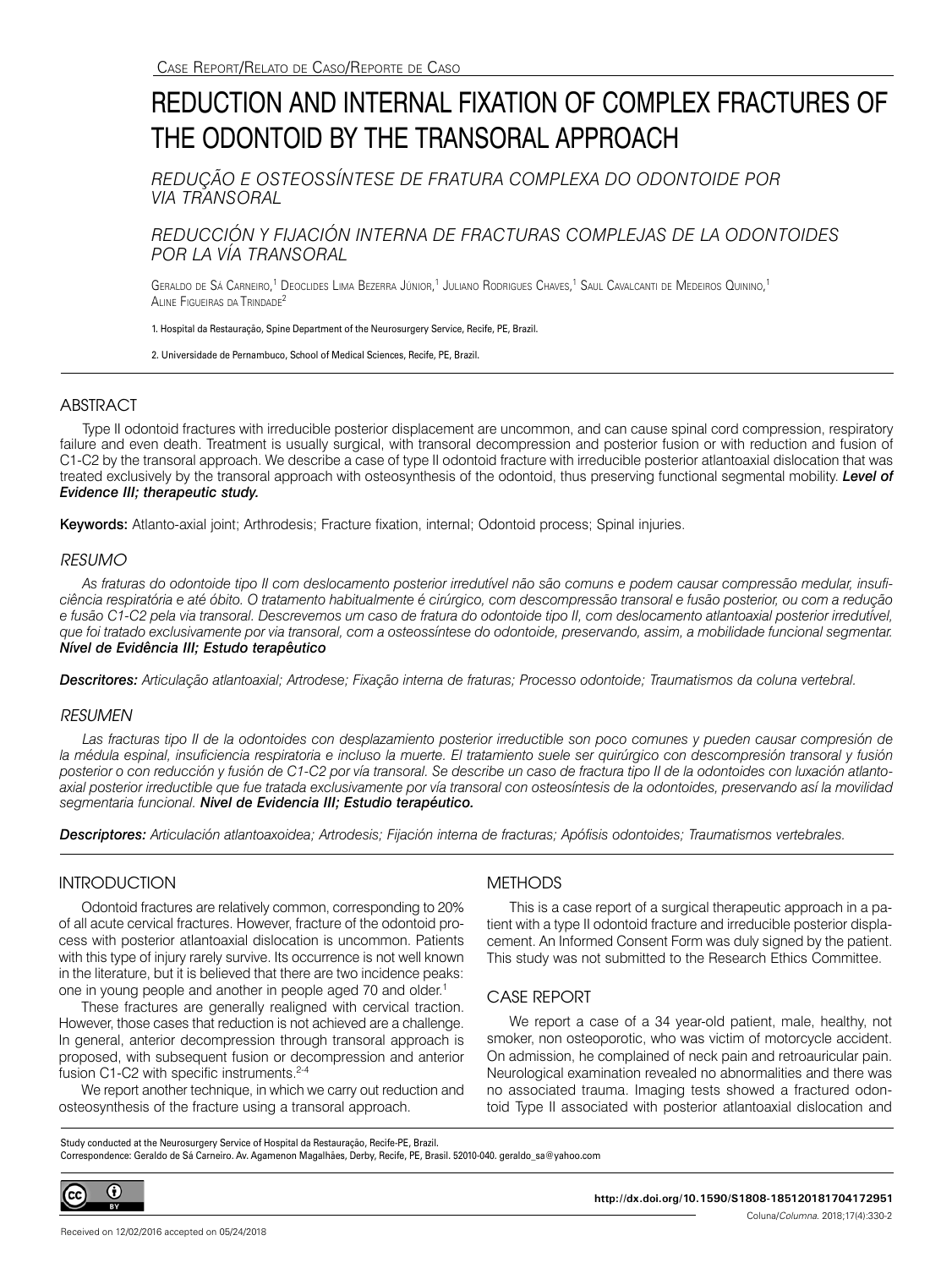involvement of the spinal canal. (Figure 1) Reduction by cervical traction was attempted, without success. A combined transoral approach to decompression followed by posterior cervical fusion was designed.

The patient was taken to the operating room and initially approached by transoral access. We observed the fracture line, where the odontoid process was ankylosed and dislocated posteriorly. After osteotomy performed with the drill in the fracture line, the head was slightly bent and complete reduction of the posterior dislocation of the odontoid process was observed. As the osteotomy resulted in a gap, we removed the iliac graft and placed it between the odontoid and C2 body. Fixation of the fracture was then performed using a mini-plate 2.4 mm. (Figure 2, 3, 4 and 5)

The patient had an uneventful postoperative period and was discharged with instructions to wear a cervical collar for 6 weeks. Patient is now in the twenty-third month of follow-up, with no complaints of pain and with established fusion and cervical mobility preserved. (Figure 6)

#### **DISCUSSION**

Type II odontoid fracture with irreducible atlantoaxial dislocation although uncommon, can be associated with complex deformities of the craniocervical junction and represents a potential risk for neurological and medical complications such as cervical myelopathy, respiratory failure and even death.<sup>5,6</sup>

The consensus is that these fractures should be treated surgically. In these cases, the posterior cervical approach is commonly used and involves higher morbidity and - in some cases - the inability to completely reduce the fracture.3,4,6,7 Fa Jing Liu et al.



Figure 1. Sagittal CT scan cut showing the odontoid Type II fracture with posterior atlantoaxial dislocation.



Figure 2. Step by step sketch of the surgical operation.



Figure 3. Intraoperative image of mini-plate 2.4 mm used.



Figure 4. Sagittal CT scan showing fracture osteosynthesis, graft positioned between the odontoid process and body C2 and good cervical alignment.



Figure 5. Axial CT scan showing well positioned screws on the odontoid process and the body of C2.

in 2005 described an interesting option. They developed a plate implanted by the transoral approach (TARP System), which enabled reduction and C1-C2 stabilization with a good fusion rate.<sup>2</sup> In 2009, an artificial atlantodens joint was designed in the laboratory that could also be used in these patients, preserving cervical mobility.5

We report another alternative for the treatment of Type II odontoid fractures with posterior irreducible displacement. Instead of fusing C1-C2, we performed osteosynthesis of C2 by the transoral approach. Thus, we managed to realign the fracture, stabilize it, ensure preservation of cervical mobility, and reduce morbidity and surgical time in non-osteoporotic and non-smoker patients.